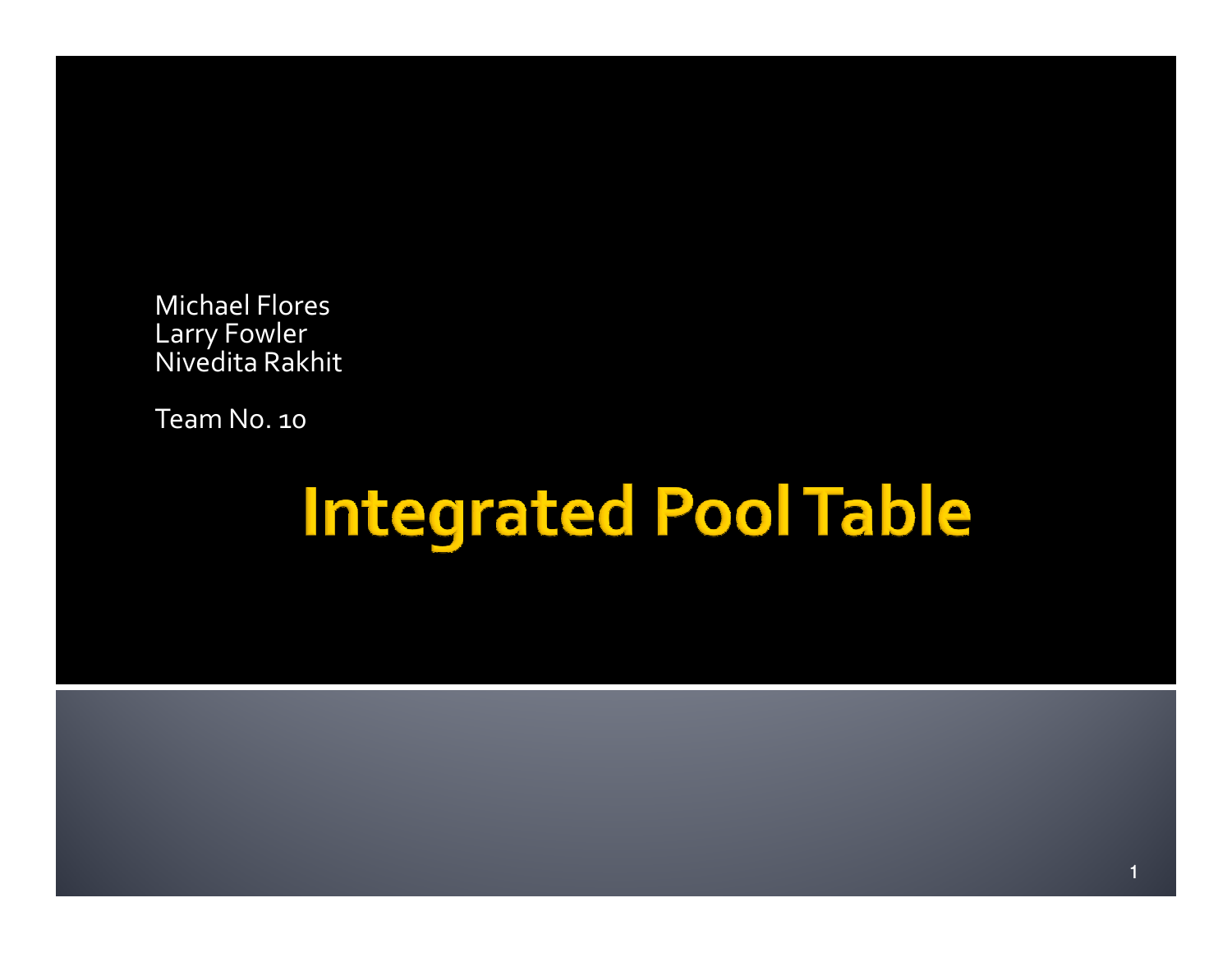# Project Objective

- **Goals**: Integrate a pool table and make it more modern and twenty first century**Functions**: Keep score, track ball movement, and keep track of which balls are in which pocket
- **Features**: Position tracking, lights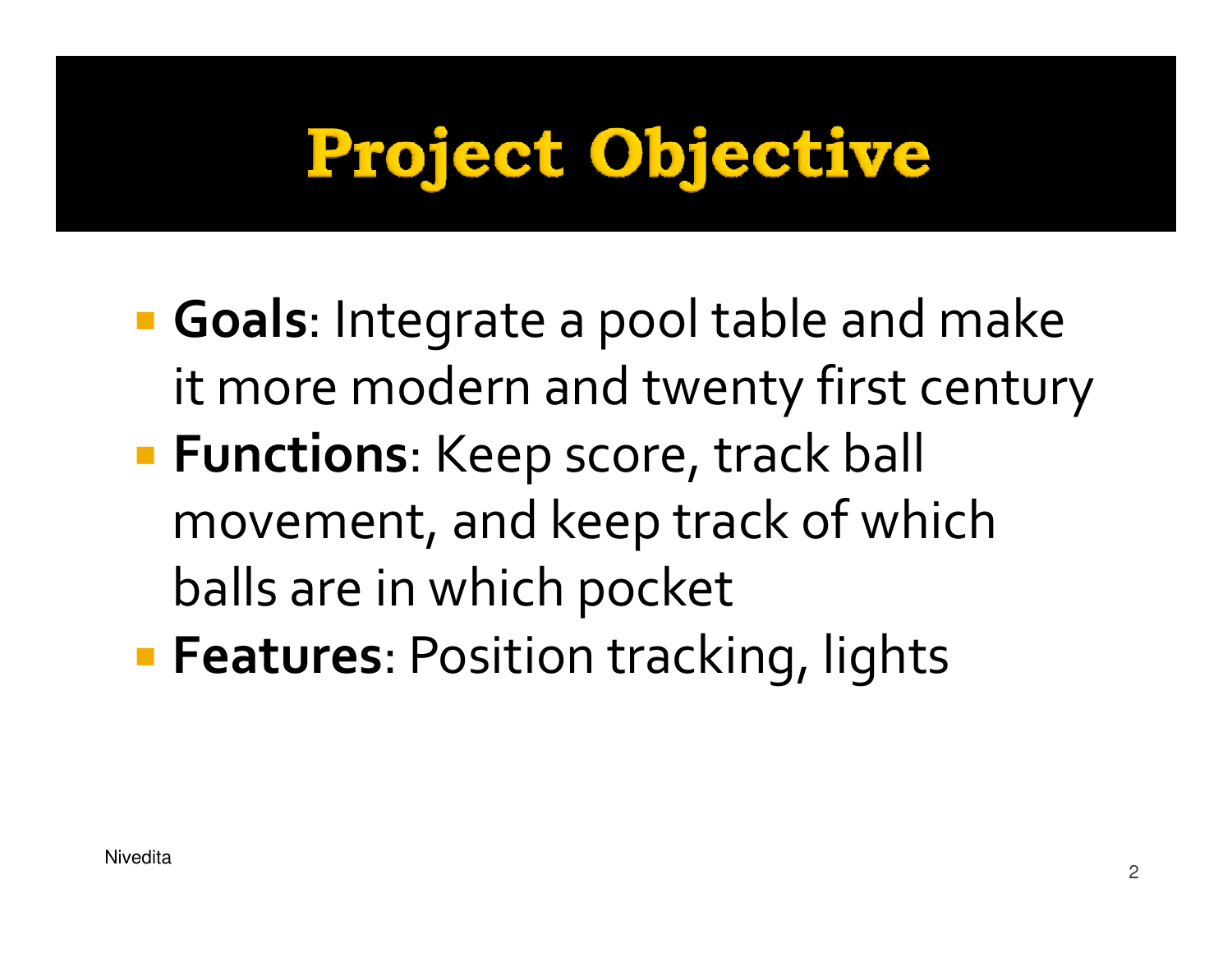# Project Overview

- RFID tags embedded in balls
- RFID reader built into pockets
- **Service Service** Score keeping
- Numpad for user control
- **LCD Display**
- **Illuminated pocket buttons**
- Player lights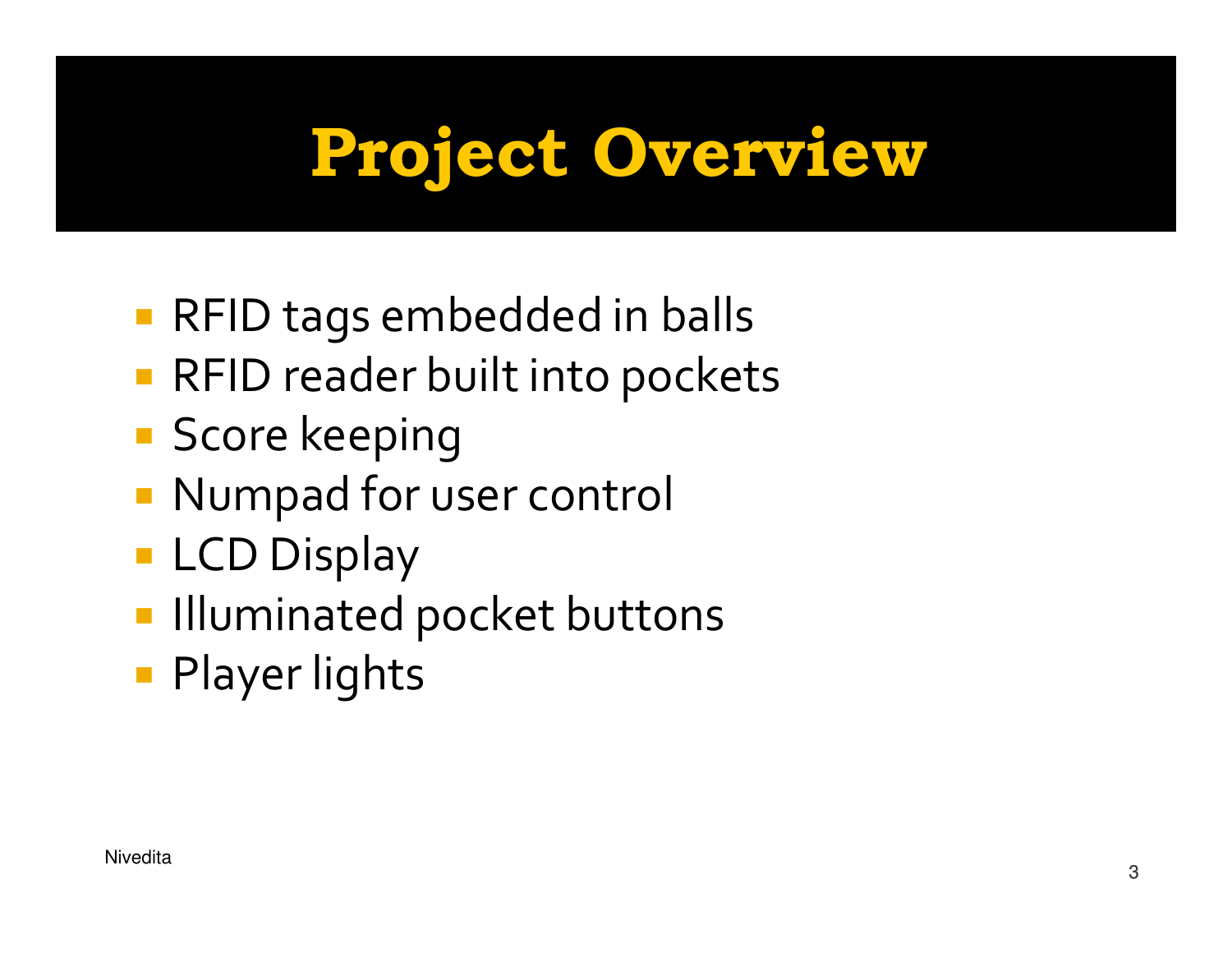# Software Portion

- **Program integration** 
	- 8 and 9-ball game play
	- Player light functions
	- **ELCD** initialization
	- **RFID reader initialization**
	- Keypad initialization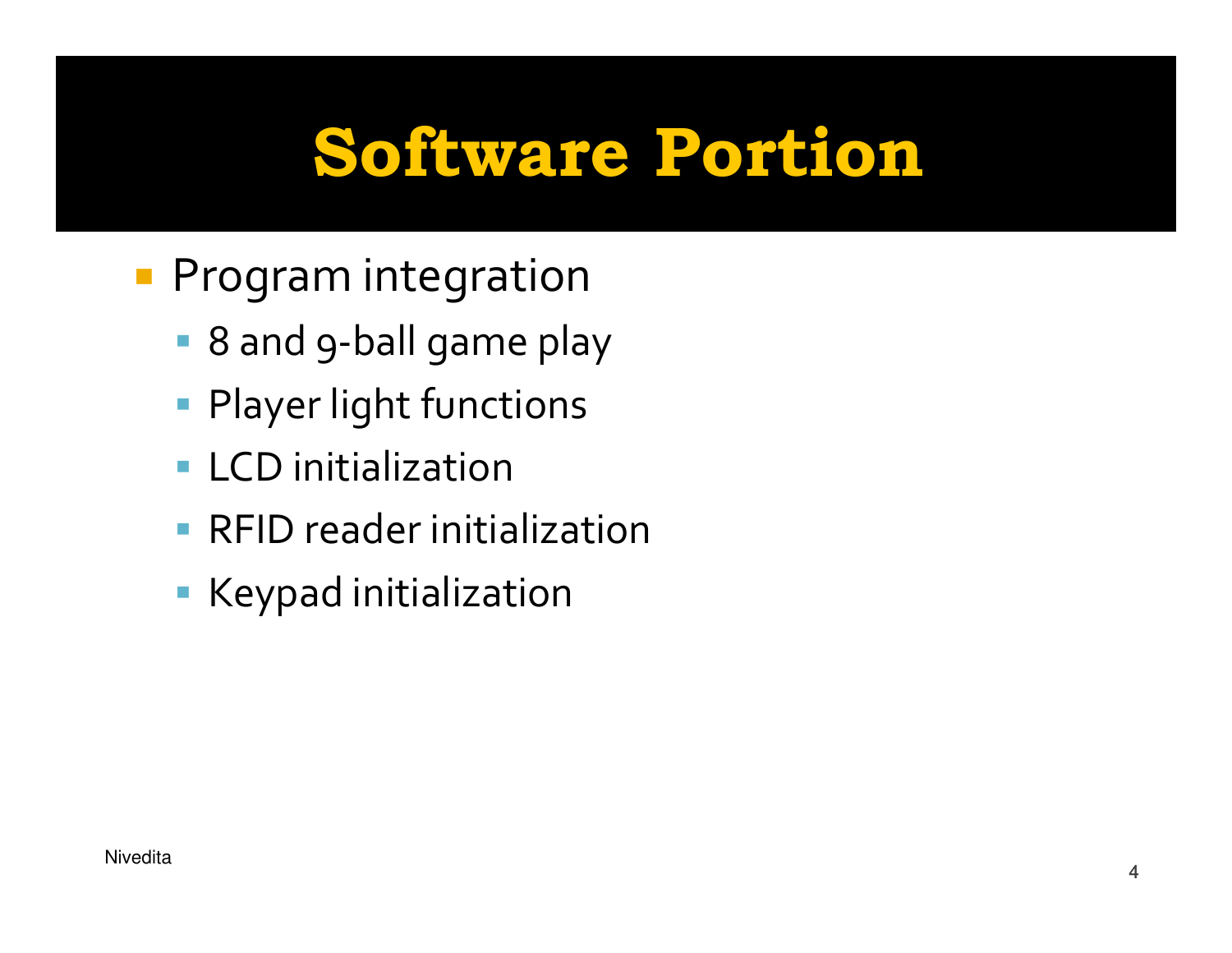### Hardware Portion

- **Hardware integration** 
	- **Transfer rough draft prototype to table**
	- Building containment unit for balls
	- Wiring electronic components
	- Mounting LCD, Keypad, and MCU
	- **Install pocket button**
	- $\blacksquare$  Installing the player and pocket lights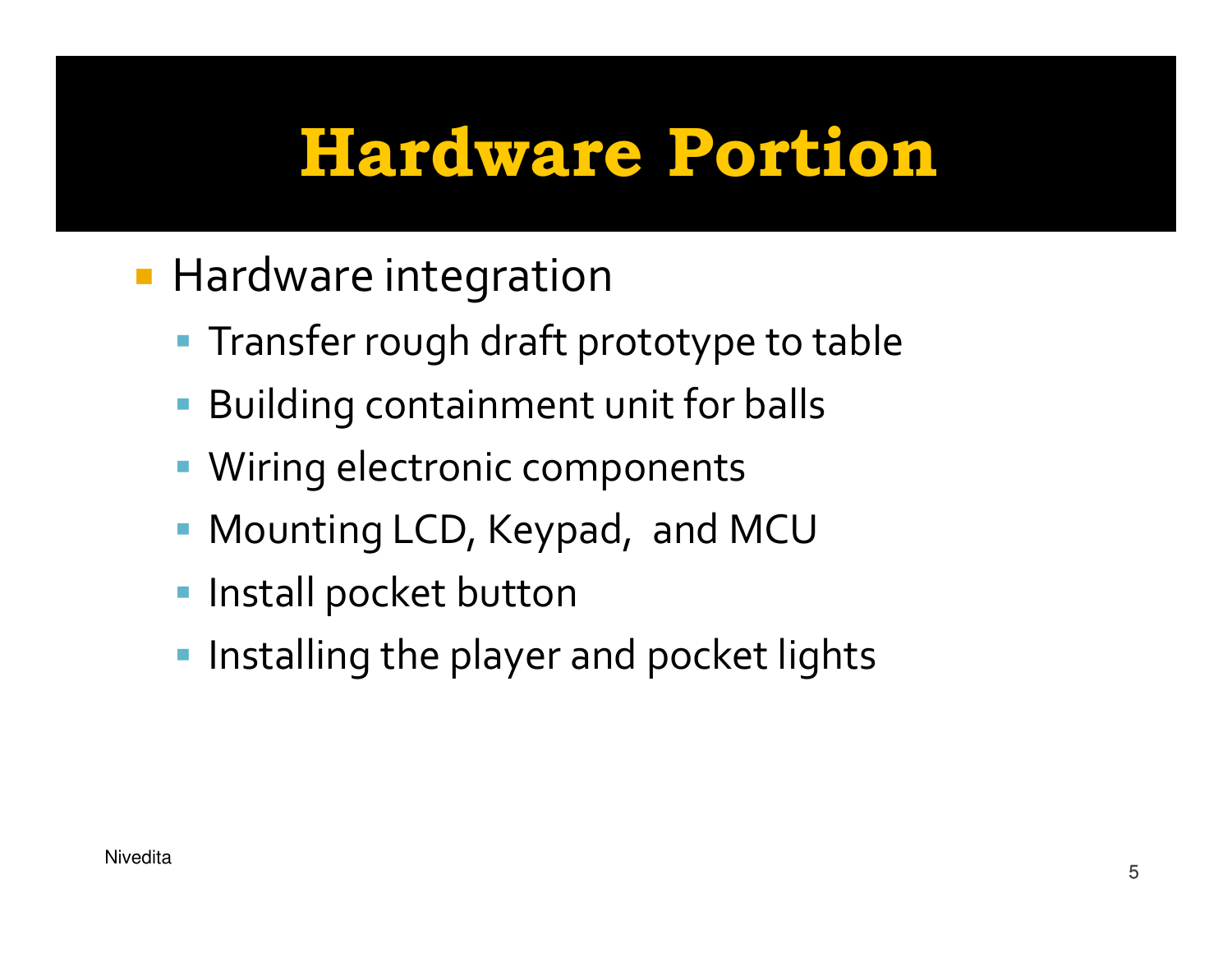# Hardware cont'

- **Light System specifications** 
	- Thirty five LEDs
	- **•** Operational voltage
		- **₽** Max 12v
		- Min 9v
- **Service Service**  74LS183 [1-8] Decoder/Multiplexer IC
	- Operational voltage 5v Vcc
- **Service Service** ■ Parallax RFID reader
	- **•** Operational voltage 5v
	- Typical operational current rating 90 mA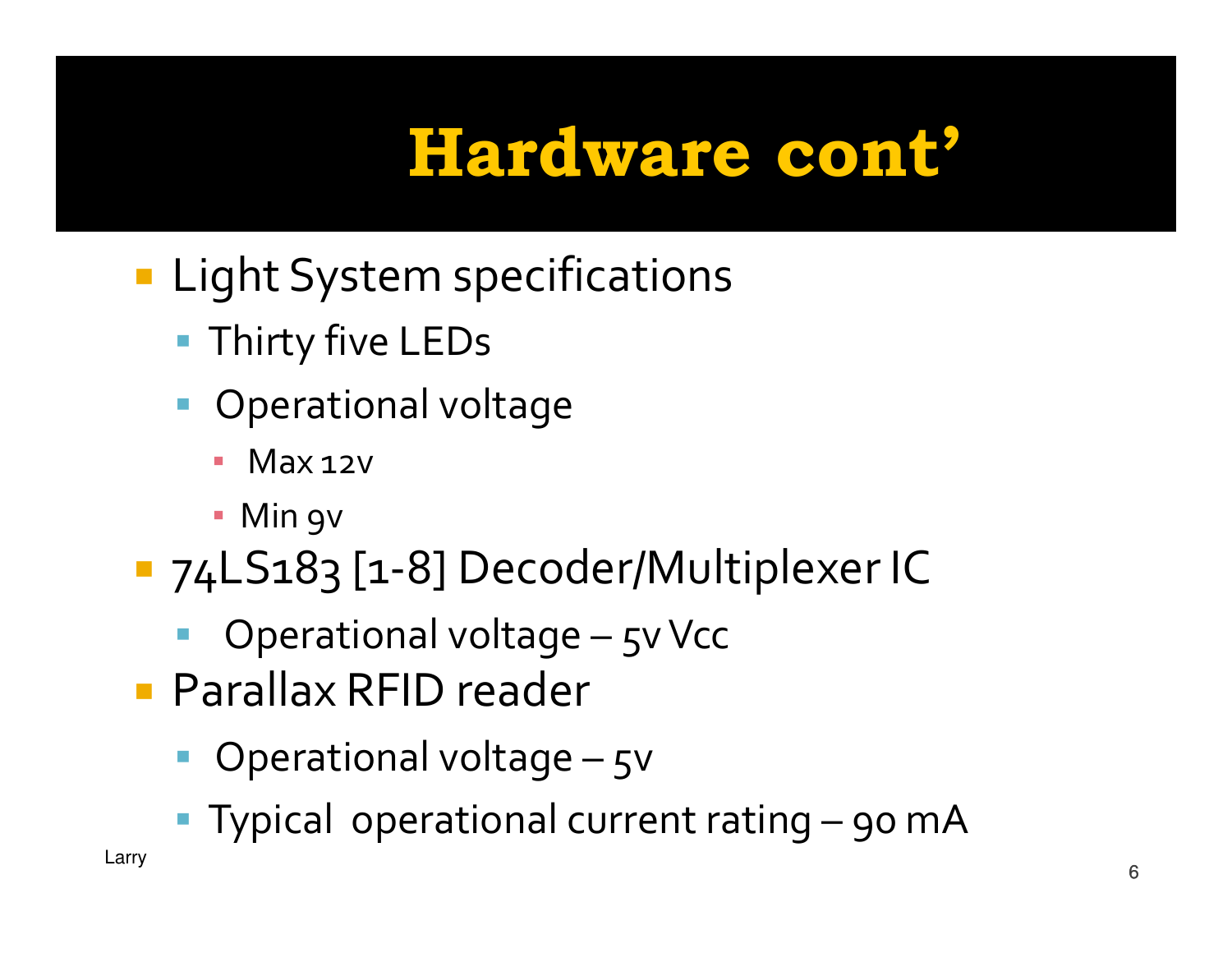#### Electrical Characteristics

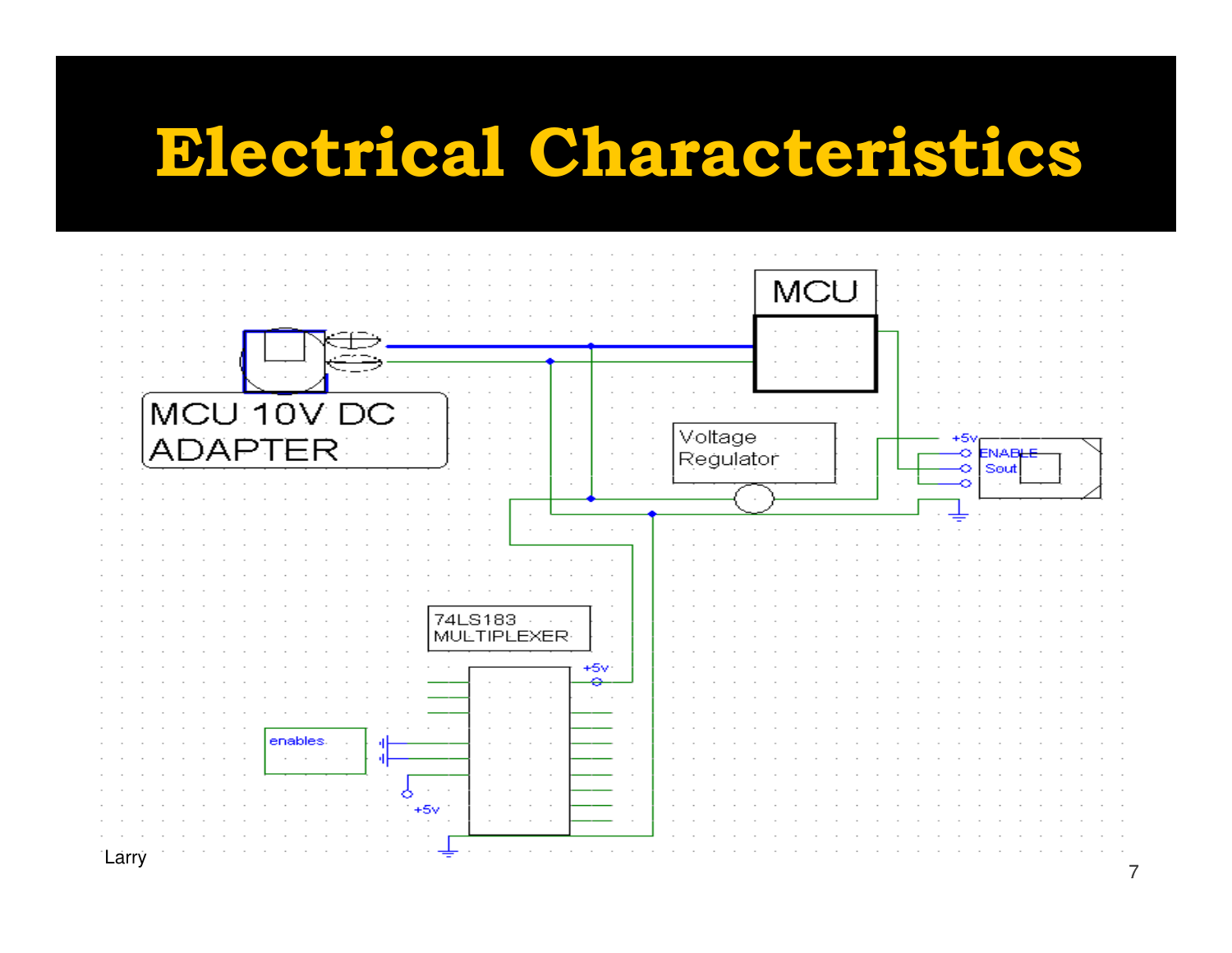### Electrical Characteristics

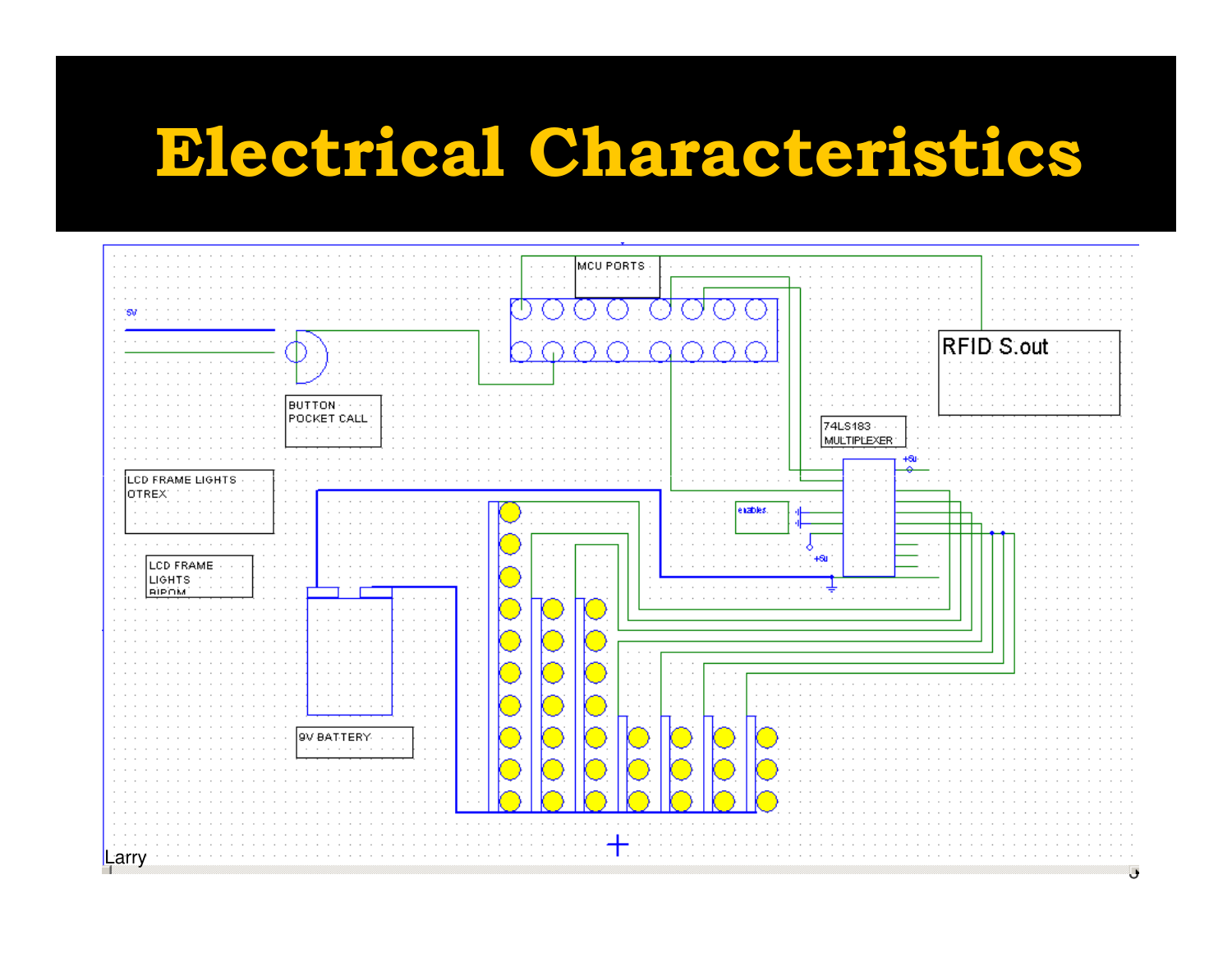# LCD SELECTION

- Optrex LCD
	- Requires 8 bit initialization and data transfer
	- Advantages:
		- Enhanced display and graphics
	- Dis-advantages
		- **Requires majority of 8051 ports to function**
		- Multiple Power sources and significant overhead
- Bipom LCD
	- Requires 4 bit initialization and data transfer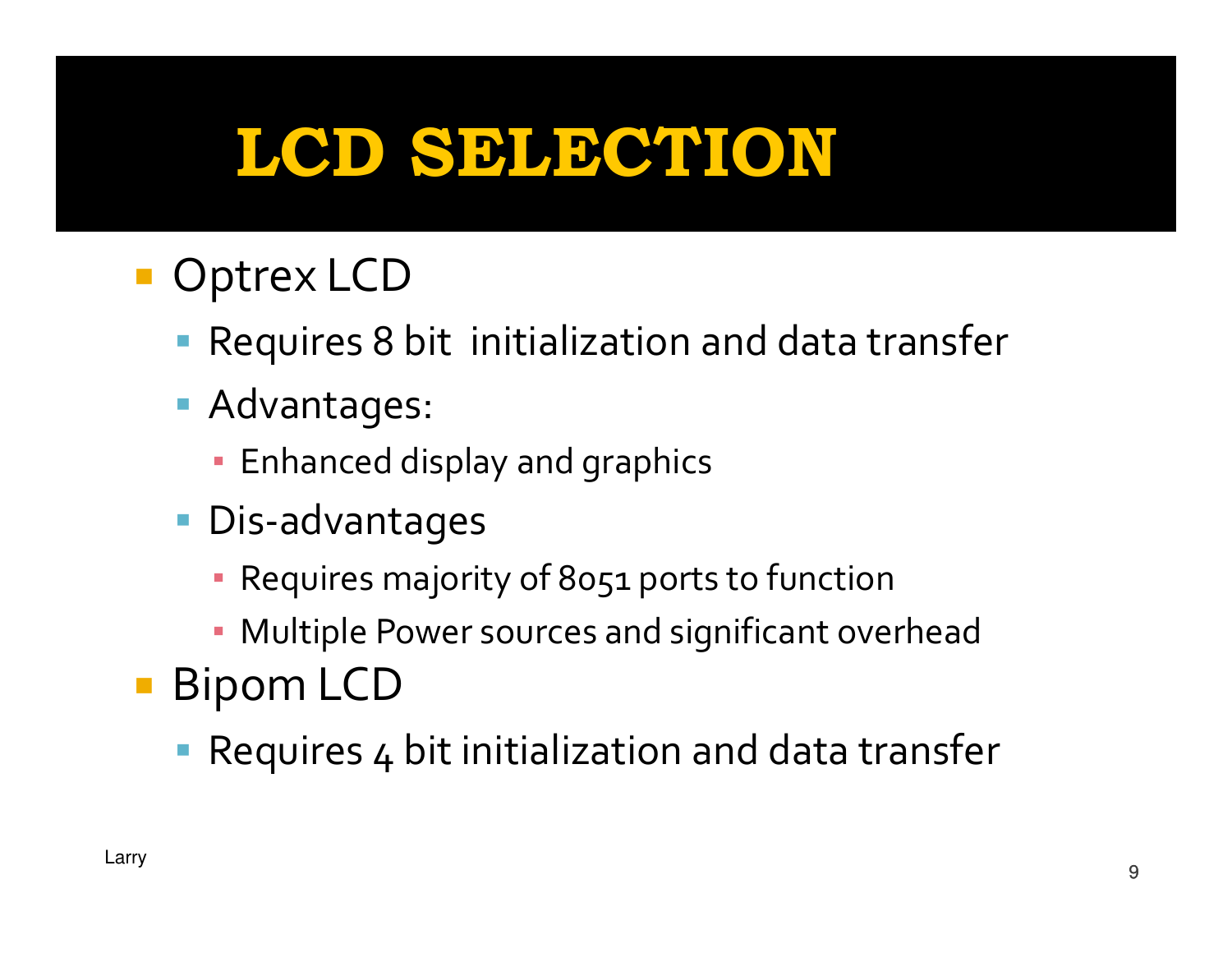# LCD SELECTION cont'

- Advantages:
	- Port availability
	- Less overhead
	- Libraries written by default
- Dis-advantages:
	- Limited text and graphics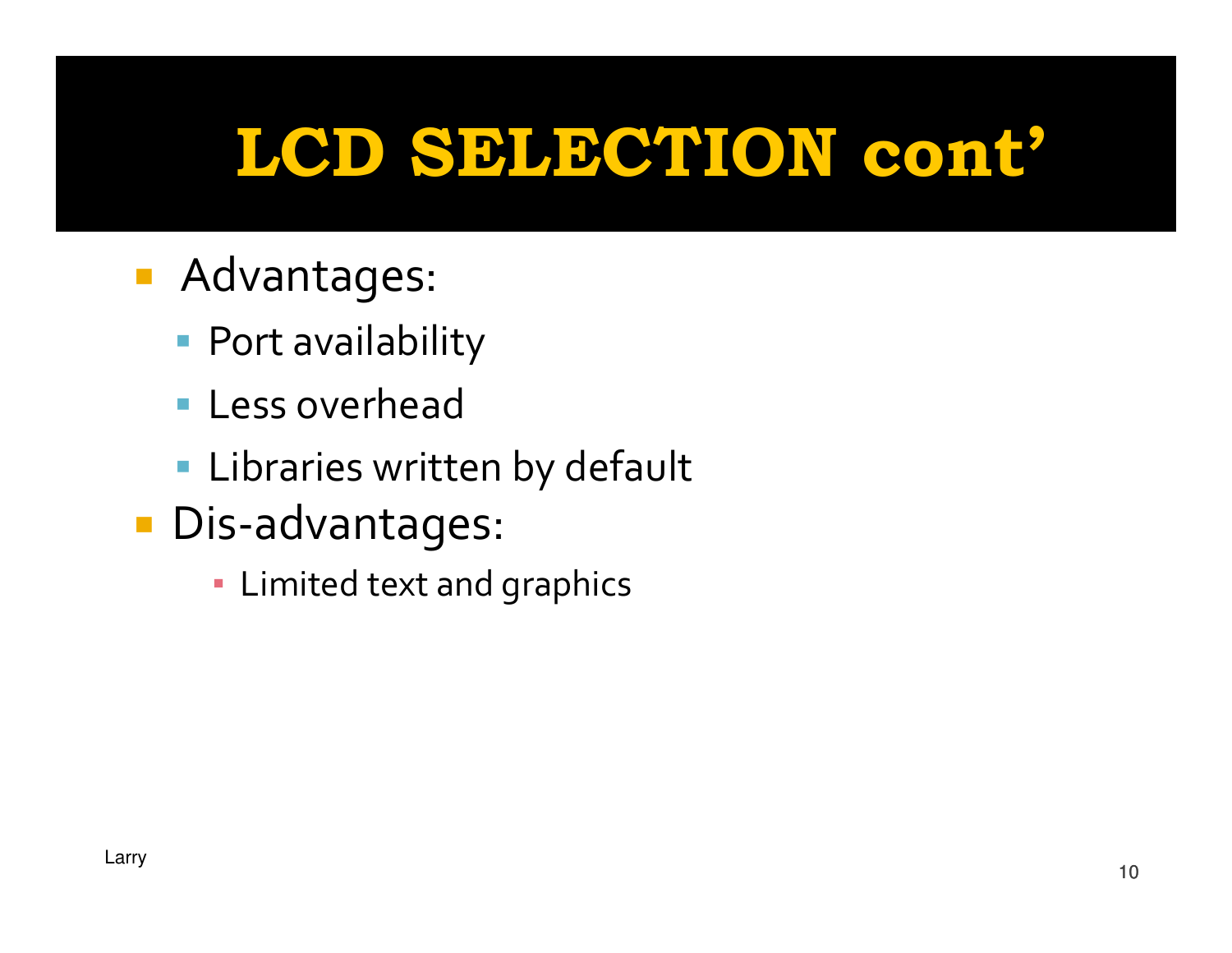# RFID Reader and RFID Tag



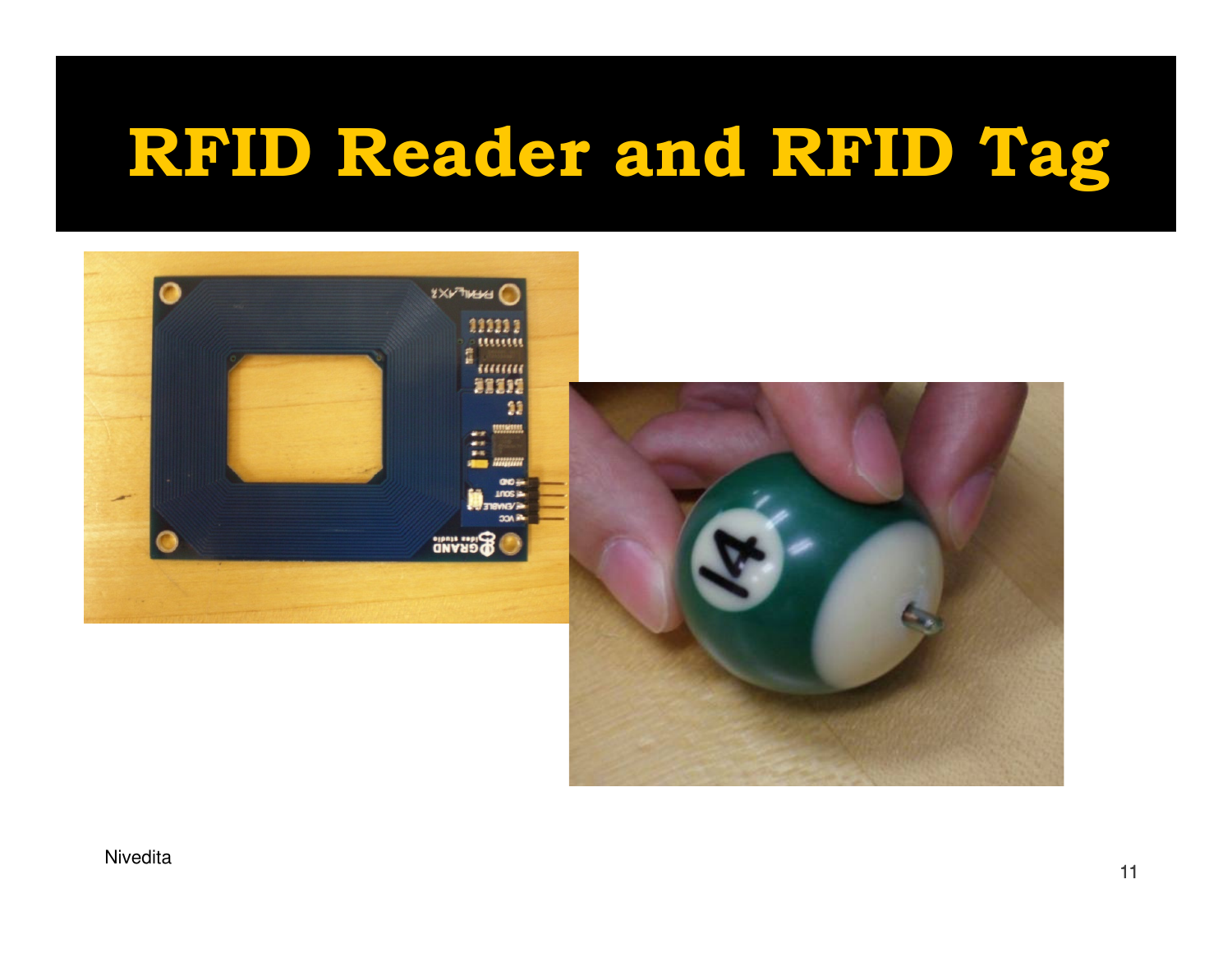#### Software Overview



Michael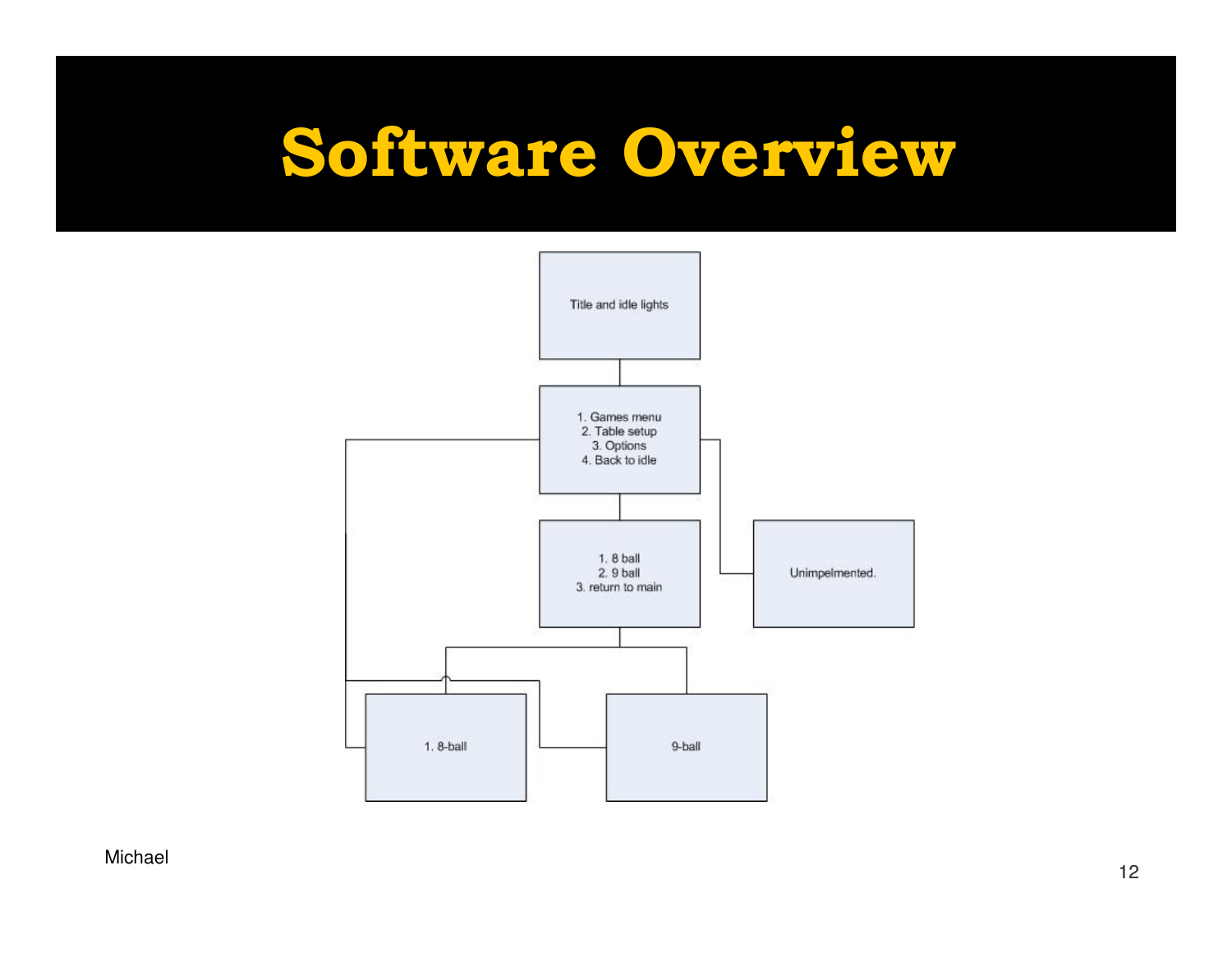#### 8 Ball

#### Check for RFID or User input

- Tutorials
- $\blacksquare$  Trivia
- **Return to main menu**
- **Service Service** ■ Check for pocket called
- **E** Check for balls made
- Check if 8-ball has been made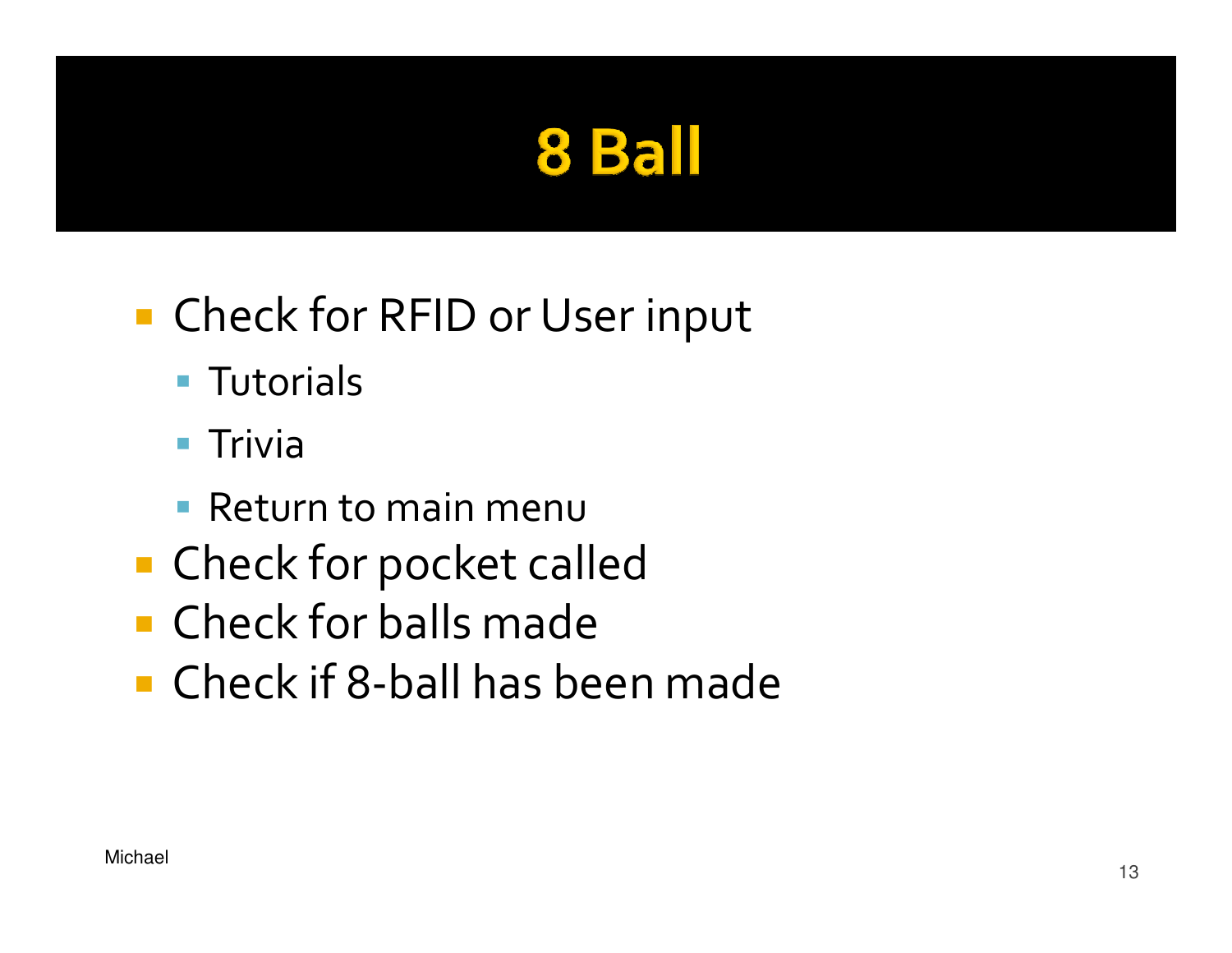#### **Ball** Q

- Check for number of fouls
- Check for balls made or user input
	- Assignment of fouls
	- **Clearing of fouls**
	- Returning to main menu
	- Tutorials
	- **-** trivia
- Check for 9 ball pocketed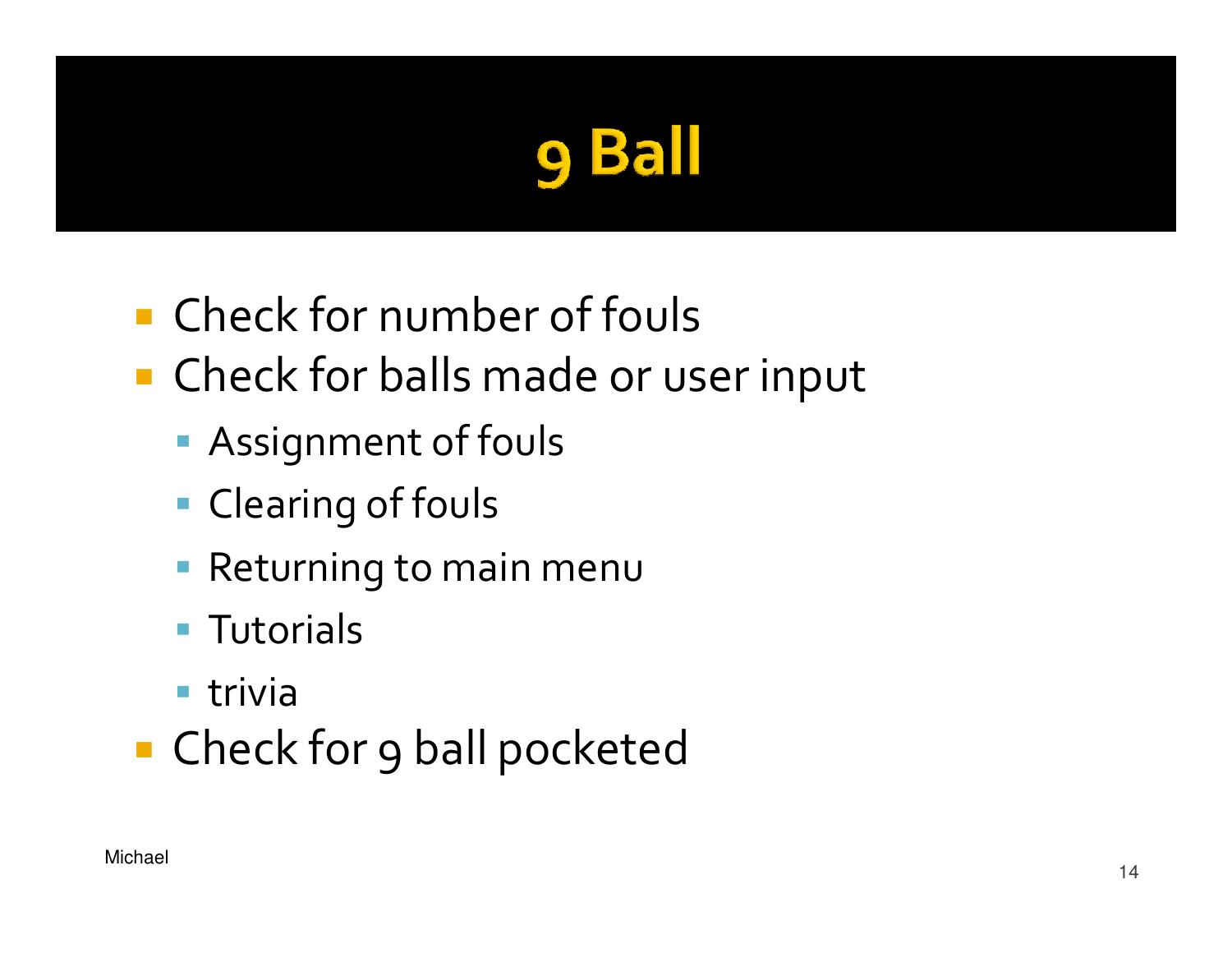# **Common Functions**

#### $\mathcal{L}_{\mathcal{A}}$ RFID()

- Seized in while loop and exits when:
	- ▪12 Characters read
	- ScanKeypad() doesn't return 0
- Waits for RI to be high
	- Stores the byte in an array
- $\mathcal{L}$  UpdateBalls()
	- Checks the ID from RFID against known list
	- $\mathbf{r}$ If a character doesn't match the next ID is checked
	- $\mathcal{L}_{\mathcal{A}}$ If no IDs match returns -1
	- **IF ID matches returns the ball's number**
- $\mathcal{L}_{\mathcal{A}}$  Ballcheck()
	- **College**  Checks to see if ID of last ball matches ID of current ball
		- Stops refreshing of the display
	- Outputs what balls has been pocketed $\mathcal{L}_{\mathcal{A}}$
	- Updates number of solids and stripes pocketed $\mathcal{L}_{\mathcal{A}}$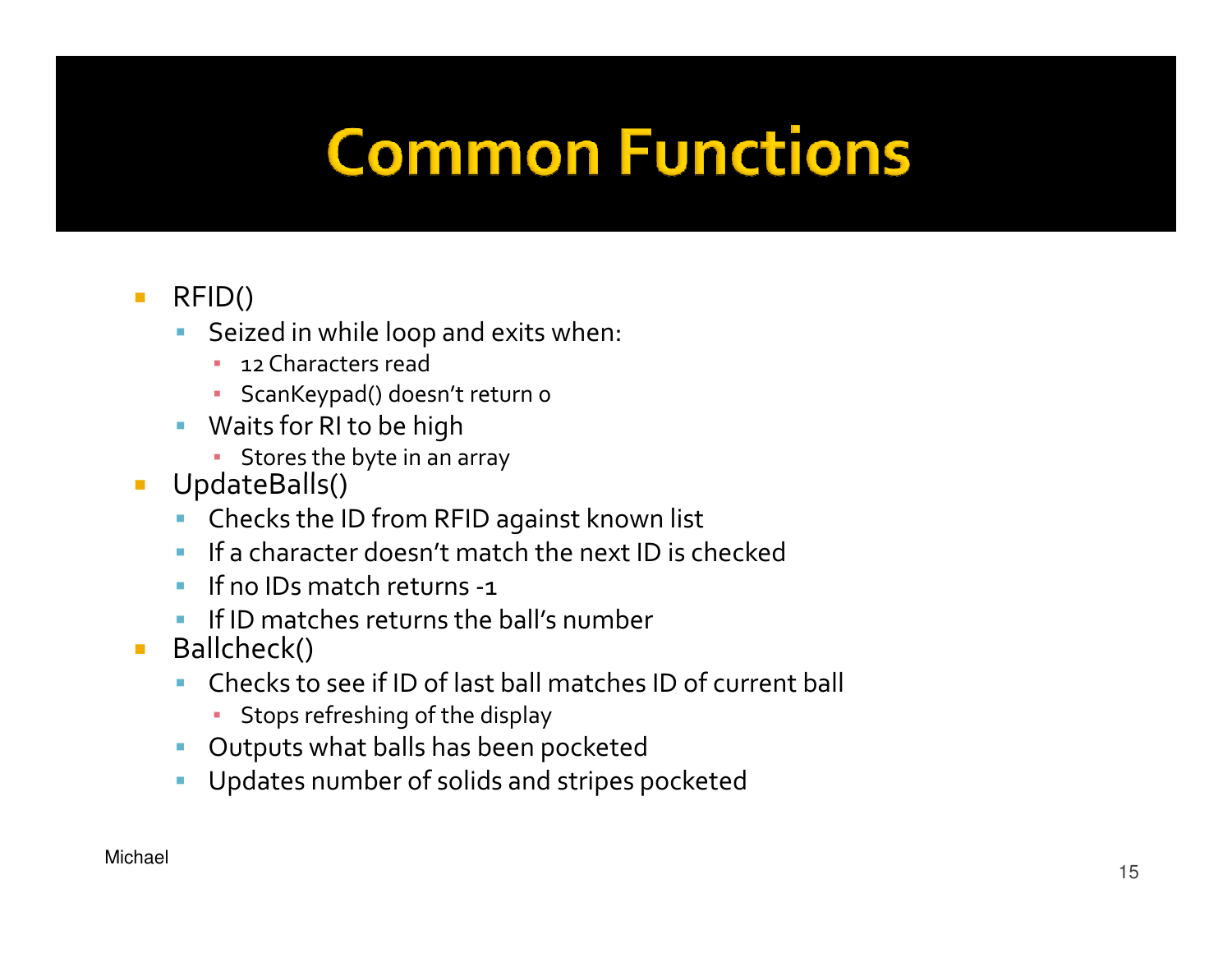# **BiPom functions**

- **LCD** functions
	- LCD\_Init()
		- **· Initializes LCD for communication**
	- **LCD\_WriteCtrl** 
		- $\textcolor{red}{\bullet}$  Tells the LCD what to do
	- LCD\_printf()
		- Tells the LCD what to print
- ScanKeypad()
	- Returns a character corresponding to keypad input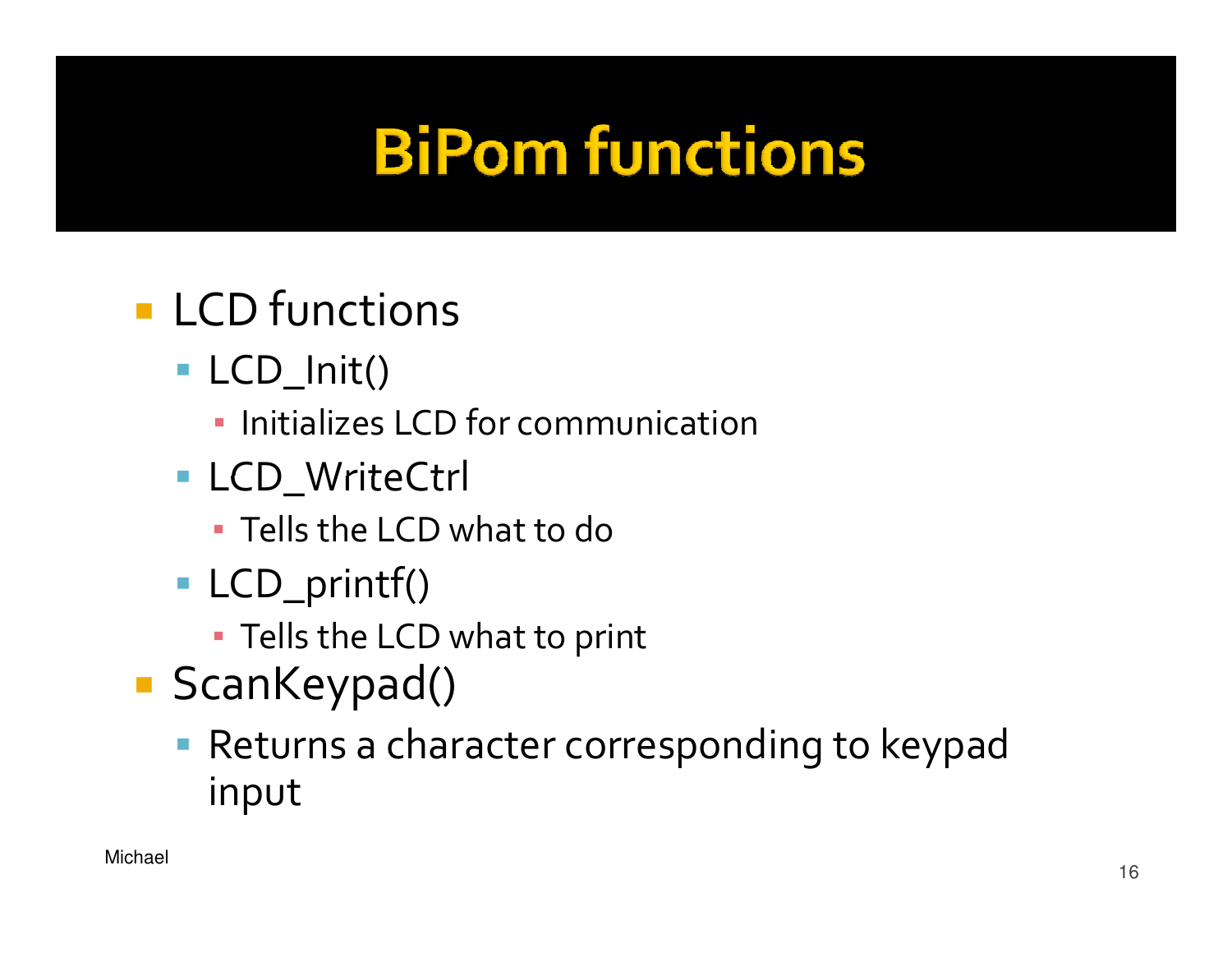# Cost Analysis

| Component             | <b>Name</b>                 | <b>Quantity</b> | Cost     |
|-----------------------|-----------------------------|-----------------|----------|
| <b>MCU</b>            | Mini-max/51-C2              | $\mathbf{1}$    | \$69.99  |
| <b>Training Board</b> | $TB-1$                      | $\mathbf{1}$    | \$39.99  |
| <b>RFID Reader</b>    | <b>Parallax Serial RFID</b> | $\mathbf{1}$    | \$45.99  |
| <b>RFID Tag</b>       | Ampoule Tag                 | $\frac{1}{4}$   | \$23.51  |
| <b>LCD</b>            | LCD DMF5005N                | $\mathbf{1}$    | \$9.99   |
| Pool Table            | <b>Child's Pool Table</b>   | $\mathbf{1}$    | \$40.00  |
| <b>Total</b>          |                             |                 | \$229.47 |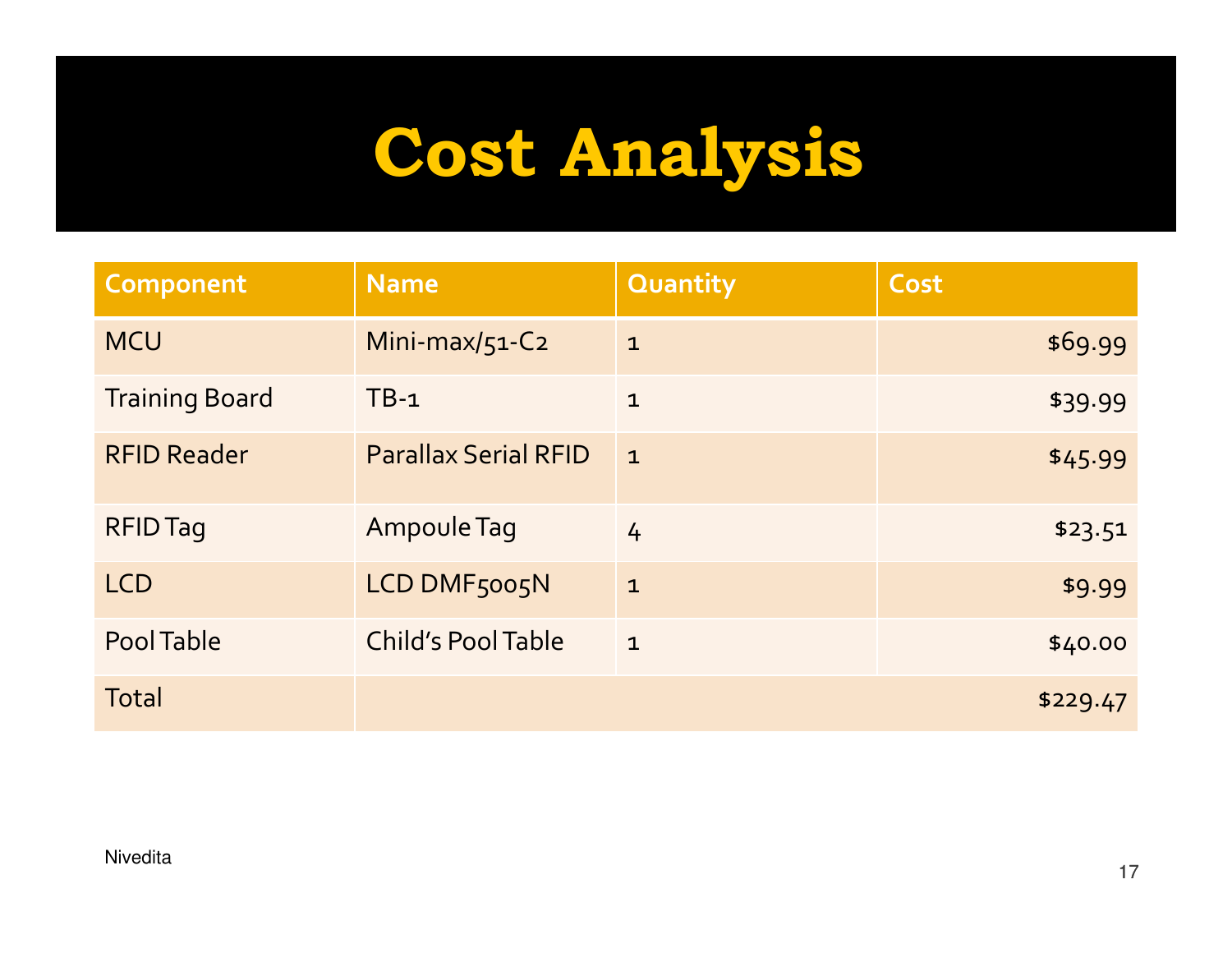# **Did We Reach Our Goal**

- Accomplishments
	- **Interfacing all necessary components**
	- Player lights
	- Different game variants
- **Contract Contract Contract Contract Contract Contract Contract Contract Contract Contract Contract Contract C** ■ Challenges and Issues
	- Toshiba T6963 controller pins damaged